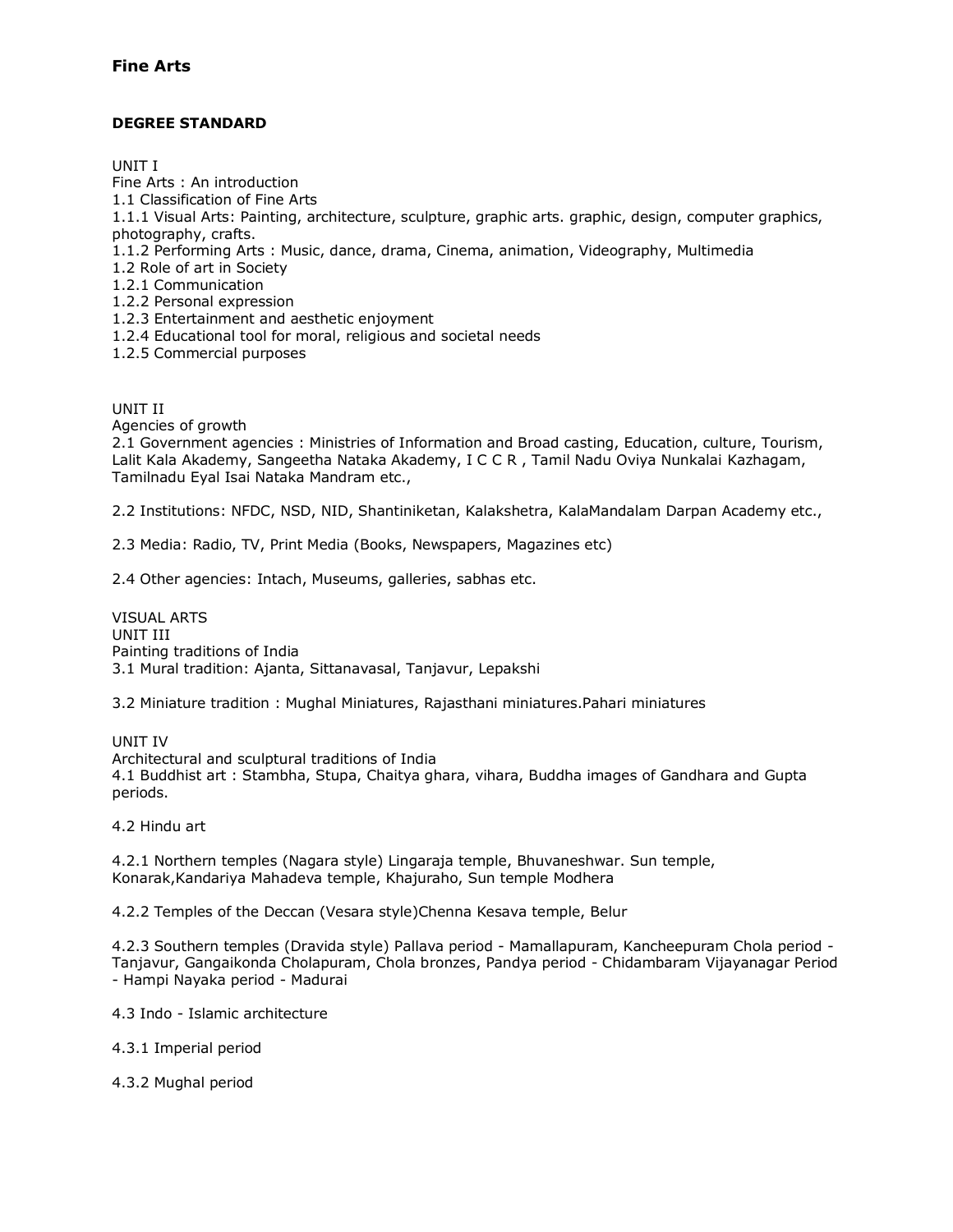## **Fine Arts**

UNIT V Modern Art in India 5.1 Painters: Raja Ravi Verma, Nandalal Bose, Amrita Sher - Gil, Jamini Roy, Shiavax Chavda, F.N.Souza Raza, K.Srinivasulu, K.C.S. Panicker, M.F.Husain, Yusuf Arakkal, Achuthan Koodalur,Cholamandalam group.

5.2 Sculptors:D.P.Roy Chowdhury Dhanraj Bhagat, A.M.Davier walla, P.V.Janakiram, M.Nandagopal

5.3 Architects: R.B.Desai, Charles correa, Laurie Baker

UNIT VI Western Art 6.1 Renaissance Art: Sandro Botticelli, Leonardo da Vinci, Michelangelo, Raphel, Titian

6.2 Baroque Art: Bernini, Rembrandt Var Rijn, Peter Paul Rubens

6.3 The Nineteenth Century: Impressionism, Post Impressionism, Vincent van Gogh, Paul Cezanne, Paul Gauguin

6.4 The Twentieth Century: Pablo Picasso, Salvador Dali, Auguste Rodin, Henry Moore, Le corbusier, Frank Lloyd Wright.

PERFORMING ARTS UNIT VII Indian Music 7.1 Hindustani tradition

7.1.1 Musical forms used in concerts: Tumri, Ghazal, Khayal, etc.,

7.1.2 Exponents - vocal and instrumental

7.2 Carnatic tradition

7.2.1 Composers Purandara Dasar, Musical Trinity (Thyagaraja, Muthuswamy Dikshithar, Syama Shastri) Tanjore Quartett (Ponnaiah, Chinnaiah, Sivanandam, Vadivelu), Papanasam Sivan

7.2.2 Exponents - Vocal and instrumental

7.3 Forms of sacred music:

7.3.1 Tamil: Thevaram, Thiruvachakam, Thiruppaghazh, Thiruvarutpa, Thiruppavai

7.3.2 Sanskrit: Gita Govindam, Krishna Lila Taragini

7.4 Folk tradition: Qawalli, Lavani Gramiya Padal, Etc.,

7.5 Modern trends

7.5.1 Fusion music: L. Subramaniyam, A.R. Rehman, Prasanna

7.5.2 Indian Pop artistes

UNIT VIII Dance in India 8.1 Classical traditions and Exponents: Bharata Natyam, Kathakali, Kathak, Manipuri, Odissi, Kuchipudi,Mohini attam

8.2 Folk traditions: Bhangra, Gharba, Kummi, Kolattam, Devarattam etc.,